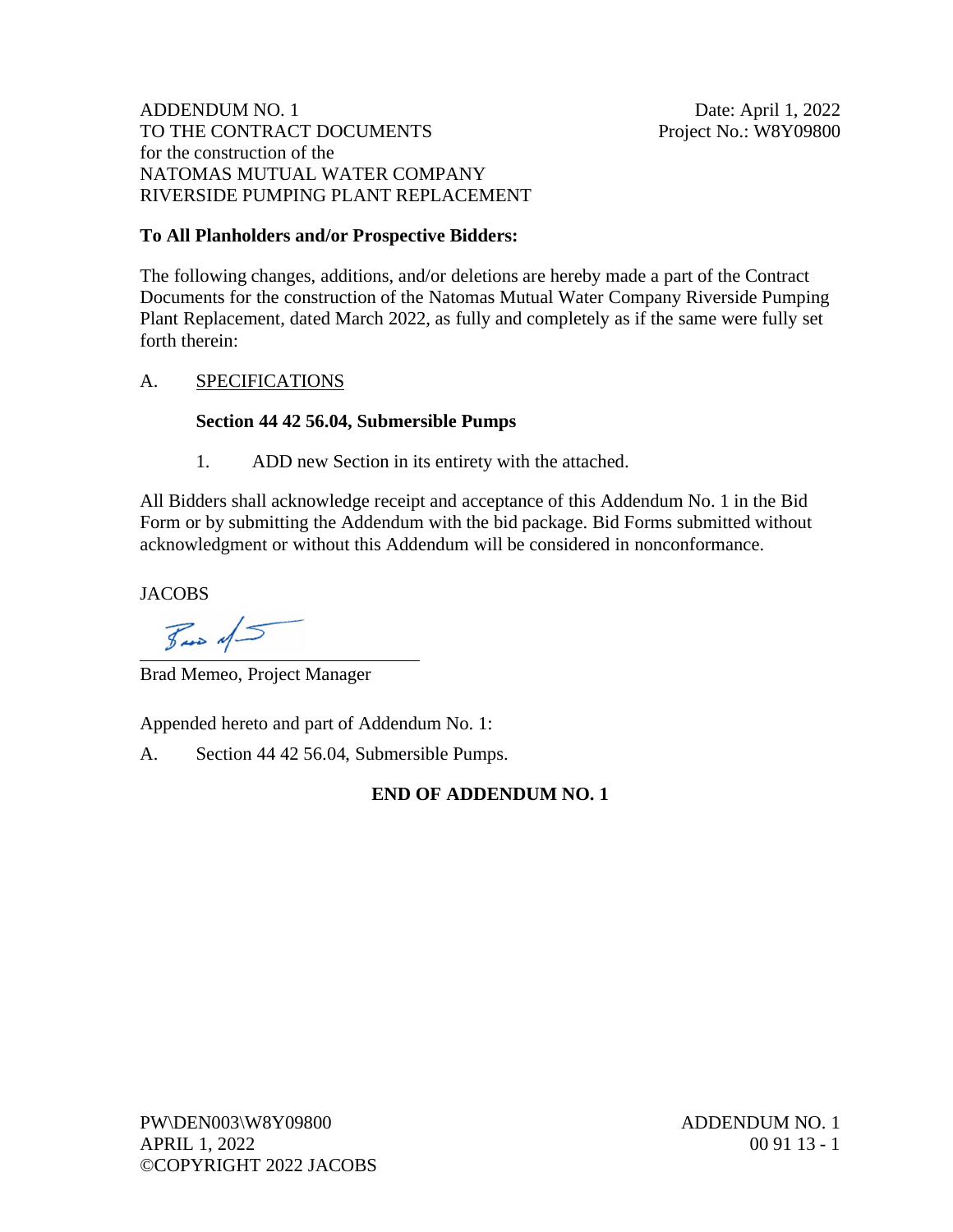# **SECTION 44 42 56.04 SUBMERSIBLE PUMPS**

## **EQUIPMENT NUMBERS**

Sediment Jetting/Washdown Pump: RPP-P-WD.

# **PART 1 GENERAL**

### 1.01 DEFINITIONS

A. Terminology pertaining to pumping unit performance and construction shall conform to ratings and nomenclature of Hydraulic Institute Standards (HIS).

### 1.02 SUBMITTALS

- A. Action Submittals:
	- 1. Make, model, weight, and horsepower of each equipment assembly.
	- 2. Complete catalog information, descriptive literature, specifications, and identification of materials of construction, including cable seal details.
	- 3. Performance data curves showing head, capacity, NPSHR, horsepower demand, and pump efficiency over entire operating range of pump, from shutoff to maximum capacity. Indicate values separately at the guarantee point.
	- 4. Power and control wiring diagrams, including terminals and numbers.
	- 5. Motor data, in accordance with the requirements of Section 26 20 00, Low-Voltage AC Induction Motors.
	- 6. Factory-finish system.
	- 7. L-10 bearing life calculations per ABMA.
- B. Informational Submittals:
	- 1. Special shipping, storage and protection, and handling instructions.
	- 2. Manufacturer's printed installation instructions.
	- 3. Factory Functional Test Reports.
	- 4. Suggested spare parts list to maintain equipment in service for period of 1 year and 5 years. Include list of special tools required for checking, testing, parts replacement, and maintenance with current price information.
	- 5. List special tools, materials, and supplies furnished with equipment for use prior to and during startup and for future maintenance.
	- 6. Operation and Maintenance Data as specified in Section 01 78 23, Operation and Maintenance Data.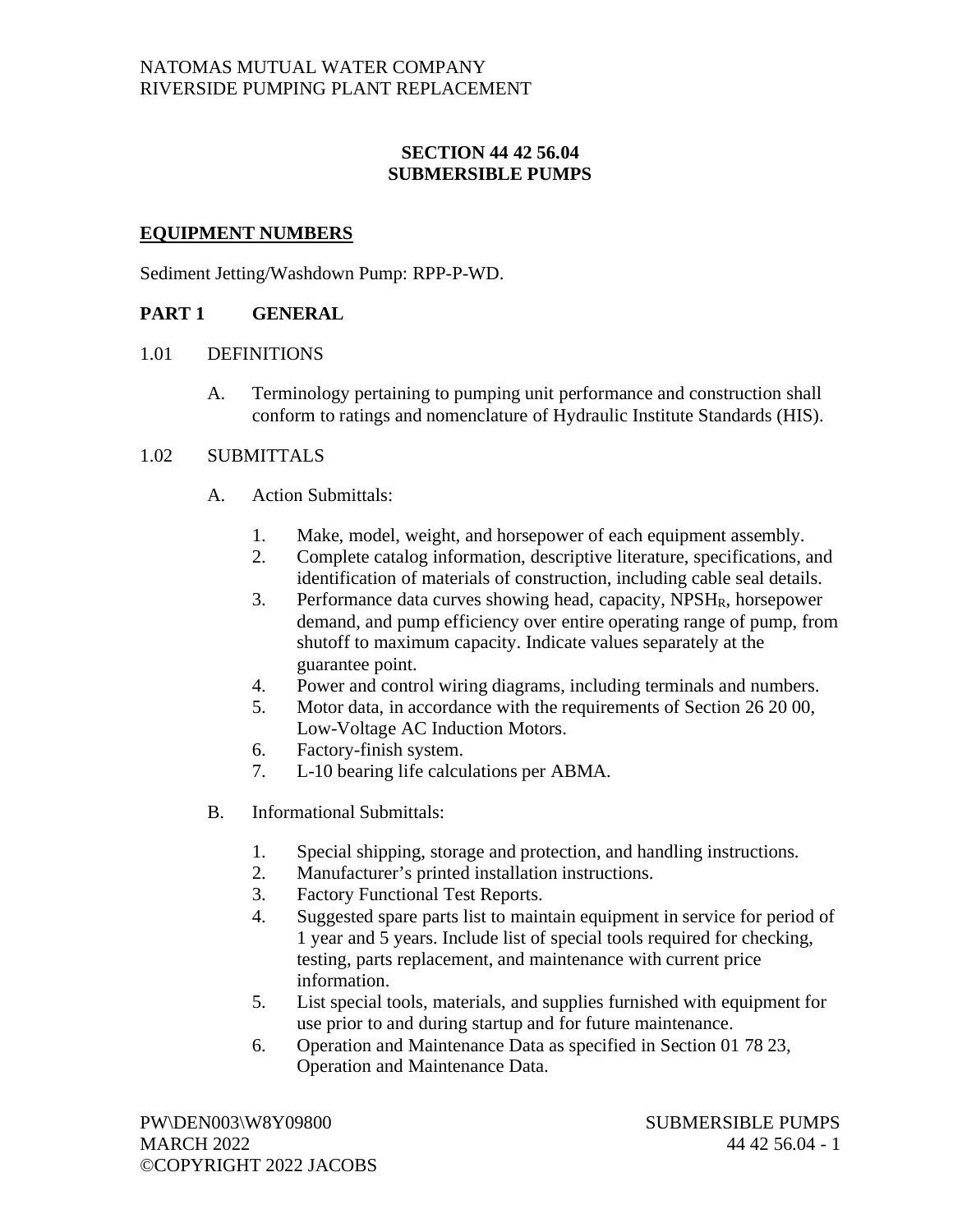## NATOMAS MUTUAL WATER COMPANY RIVERSIDE PUMPING PLANT REPLACEMENT

## **PART 2 PRODUCTS**

### 2.01 MANUFACTURERS AND PRODUCTS

- A. Grundfos Pumps Corporation; Series 85S50.
- B. "Or-equal".

#### 2.02 SERVICE CONDITIONS

- A. Installation: Top-feed suction can configuration as shown on Drawings. Furnish pump and motor assembly with a stainless steel flow shroud designed to direct water flow past the motor for motor cooling. Flow shroud dimensions shall be as required to provide adequate cooling flow as recommended by the motor manufacturer.
- B. Liquid Pumped: Raw river water.
- C. Liquid Temperature: 40 to 80 degrees F.

#### 2.03 PERFORMANCE REQUIREMENTS

- A. HIS Acceptance Grade: 1U.
- B. Rated Condition: 105 gpm at 110 feet TDH.
- C. Secondary Condition: 45 gpm at not less than 190 feet TDH.
- D. Minimum Shutoff Head: 200 feet TDH.
- E. Maximum Brake Horsepower: 5.0 at any pumping condition.

#### 2.04 CONSTRUCTION DETAILS

- A. General: Submersible multi-stage well-type pump, with integral check valve, lifting eyes, motor cooling flow shroud, and suitable for installation in 8-inch and larger casings.
- B. Discharge Connection: 3-inch NPT.
- C. Materials:
	- 1. Housings, Shafts, Impeller, Check Valve, Cable Guard: Type 304 stainless steel.
	- 2. Motor Stator and Rotor: Type 304 stainless steel.
	- 3. Motor Cooling Flow Shroud: Type 304 stainless steel.